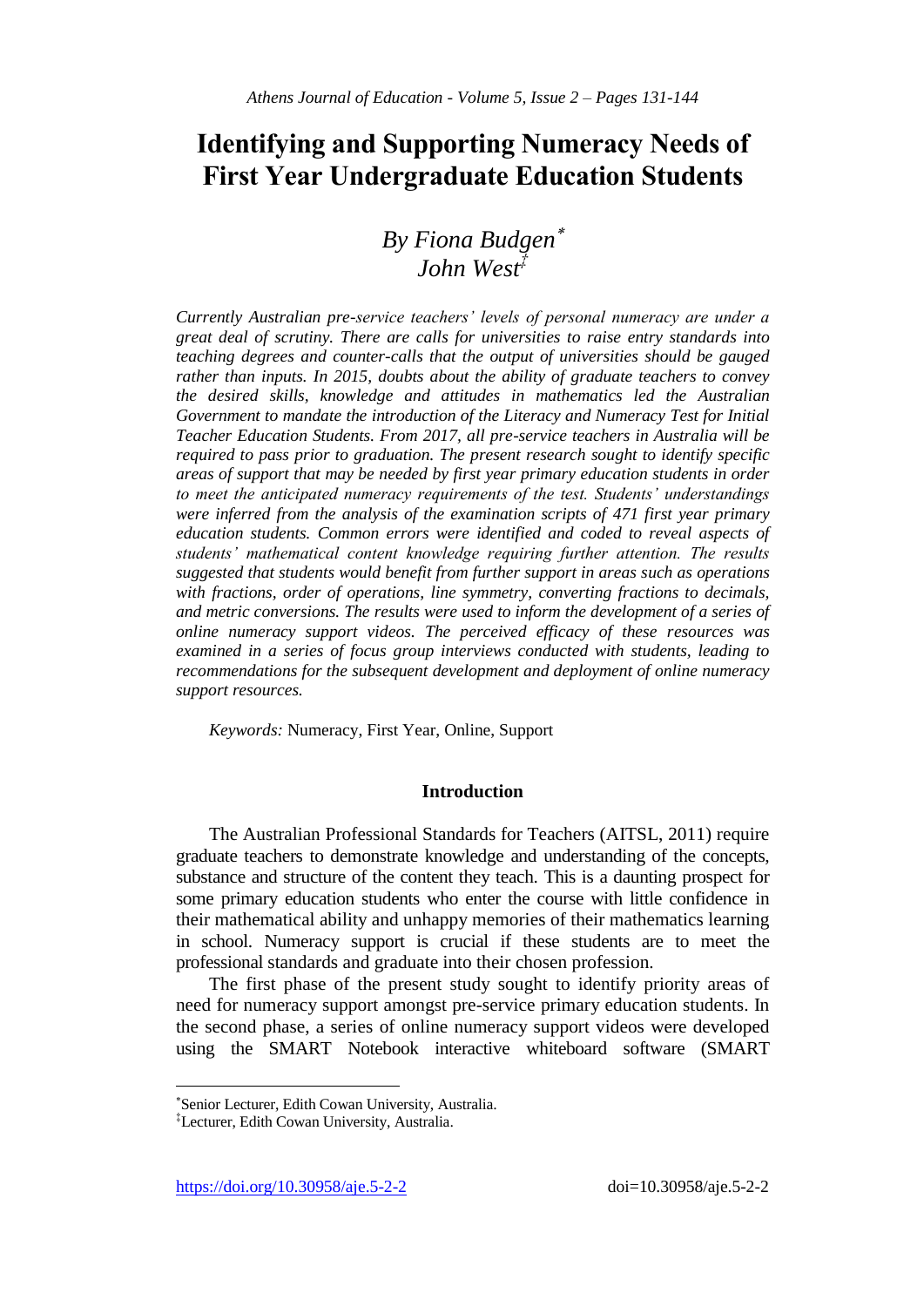Technologies, 2016). The online numeracy support videos were trialed with students during a number of focus group interviews and data were obtained as to their perceived effectiveness.

The primary aim of the research was to improve pre-service teachers' content knowledge in mathematics; although a secondary consideration was production of videos that modelled good pedagogical strategies. Analysis of the data obtained from the focus group interviews looked at the effect of the online numeracy support videos on students' mathematical content knowledge and their confidence in understanding the concepts, substance, and structure of the content they will have to teach. This research was seen as the first step in a longer process with the overall goal of producing a suite of research-informed numeracy support resources. The provision of high quality numeracy support has the potential to benefit the majority of students enrolled in primary mathematics education units on campus (currently more than 1,000 students) and, will be a practical means of providing support to online students in rural, remote, or overseas locations.

# **Literature Review**

According to the Australian Mathematics Curriculum, "learning mathematics creates opportunities for and enriches the lives of all Australians... It develops the numeracy capabilities that all students need in their personal, work and civic life" [\(Australian Curriculum and Reporting Authority, 2016, p. 3\)](#page-13-0). In contrast to the aspirational statements of the Australian Curriculum, there has been a growing perception that pre-service teachers are not being equipped with the skills to develop the required numeracy capabilities in their students. Media headlines such as "Teaching students failing numeracy, literacy exams" (Jean, 2015) and "Around 1 in 10 teaching students fail trial numeracy, literacy exam" (Doyle, 2015) have fuelled debate in Australia by placing the focus on the 10% who failed rather than the 90% who passed. However, disquiet has also been expressed by key stakeholders in education who raised significant concerns about the level of content knowledge and pedagogical knowledge amongst mathematics teachers in Western Australia [\(Hackling, Murcia, West, & Anderson,](#page-13-1)  [2014](#page-13-1)).

Hattie [\(2012\)](#page-13-2) found that the influence of the teacher is one of the most significant factors in predicting student achievement and this was echoed in 2012 by Australia's Chief Scientist who suggested that "inspiring students to engage with mathematics and science can be best achieved by teachers who are passionate about the subject and have the knowledge and confidence to present the curriculum imaginatively" [\(Office of the Chief Scientist, 2012, p. 20\)](#page-13-3). To this end, the Chief Scientist argued that the Professional Standards for Teachers should be applied *rigorously*. The Professional Standards for Teachers were devised by the Australian Institute for Teaching and School Leadership (AITSL) in 2011 and these standards include content knowledge and benchmarks for graduate teachers.

Australian tertiary institutions that prepare teachers will have their courses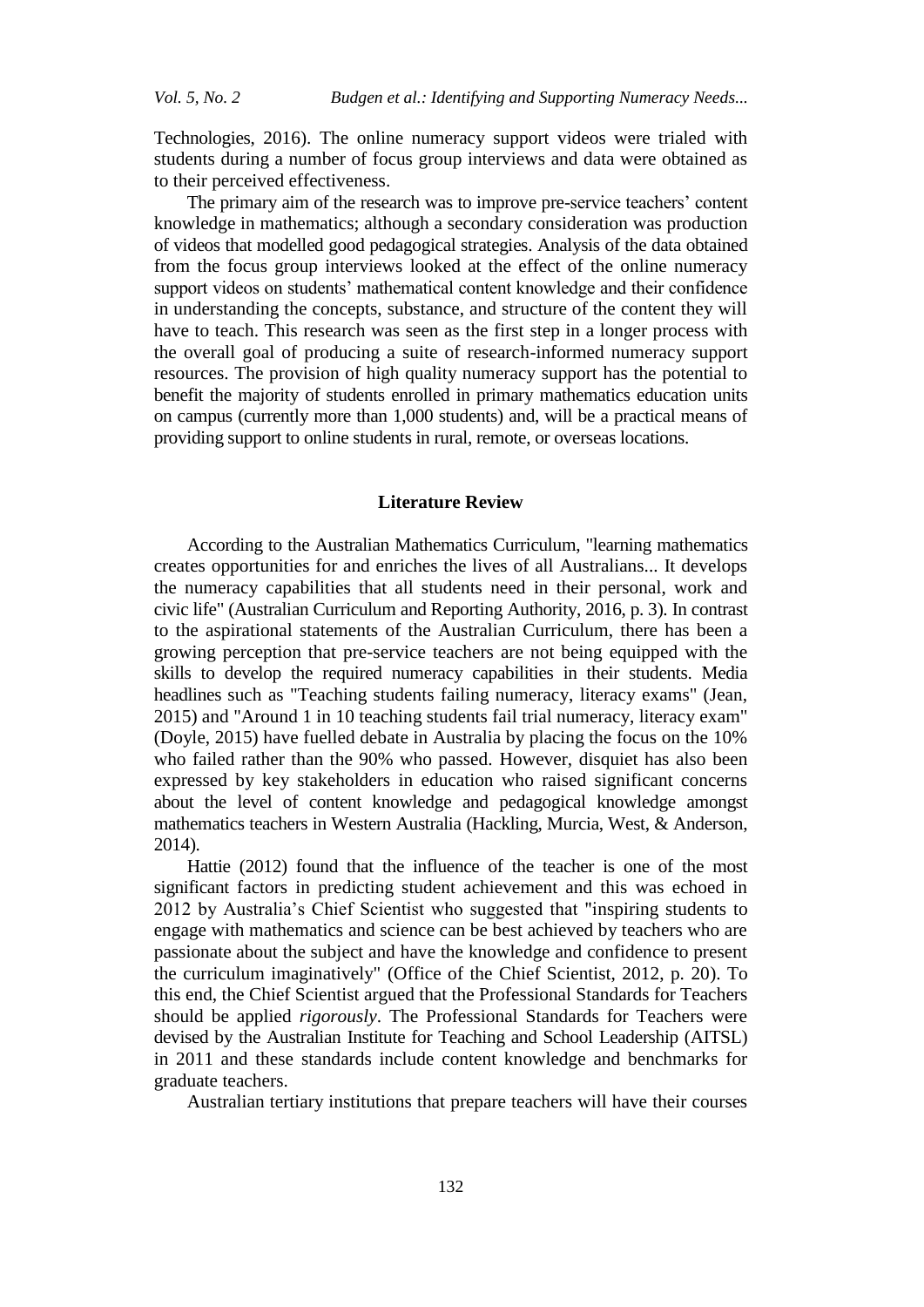reviewed for their capacity to demonstrate that their graduates meet the AITSL standards. The Teacher Registration Board of Western Australia (TRBWA) sets the accreditation standards for initial teacher education programs in Western Australia. It is noted that

The Literacy and Numeracy Test for Initial Teacher Education Students (the test) is a single national instrument designed to demonstrate that graduates of Initial Teacher Education (ITE) programs have personal levels of literacy and numeracy within the top 30% of the population... It should be noted that the test is a program accreditation requirement, not a teacher registration requirement. (Teacher Registration Board of Western Australia, 2016)

Given that teacher education students in Australia often come from diverse educational backgrounds (Budgen, Main, Callcott, & Hamlett, 2014; Henderson & Noble, 2013; Larkin, Rowan, Garrick, & Beavis, 2016) it is imperative that strategies to support students to achieve the required standards are continuously developed. The push for higher teacher standards follows similar moves over the past decade in the UK and New Zealand. The requirement to demonstrate an appropriate level of subject knowledge has resulted in a number of publications specifically catering to pre-service teachers' need to secure their subject knowledge of mathematics. Haylock (2010) identified that mathematical misconceptions were prevalent amongst pre-service primary teachers in the UK and research in New Zealand (Linsell & Anakin, 2012) focused on defining the mathematical content knowledge pre-service teachers require. The ongoing challenge is to find ways to deliver the mathematical content knowledge required when the provision of numeracy support extends beyond what we can teach during class contact time.

The idea of providing mathematics support through online videos is not new. There is a profusion of these videos freely available on YouTube. Probably the most sophisticated use of this medium for mathematics instruction is by the Khan Academy that has an extensive library of short mathematical content videos (Khan Academy, 2013). These resources are engaging but they are not necessarily appropriate for the pre-service teacher as they do not always model the content in a way that is pedagogically sound at primary school level. The significance of supporting pedagogical practice as well as mathematical content knowledge of pre-service teachers was highlighted in New South Wales where the chief of the Board of Studies for that State was reported as declaring that there was no margin for error in ensuring every primary teacher was confident about their mathematics content and confident about how to teach it (Loussikian, 2016).

The aim of the research reported in this paper was to produce short videos that would support students' content knowledge in mathematics whilst also modelling good pedagogical practice that could be transferred to the primary classroom. The pedagogical practice modelled in the videos involved the use of SMART Board technology which also assisted in preparing students for using the technology they will encounter in schools. Although this technology is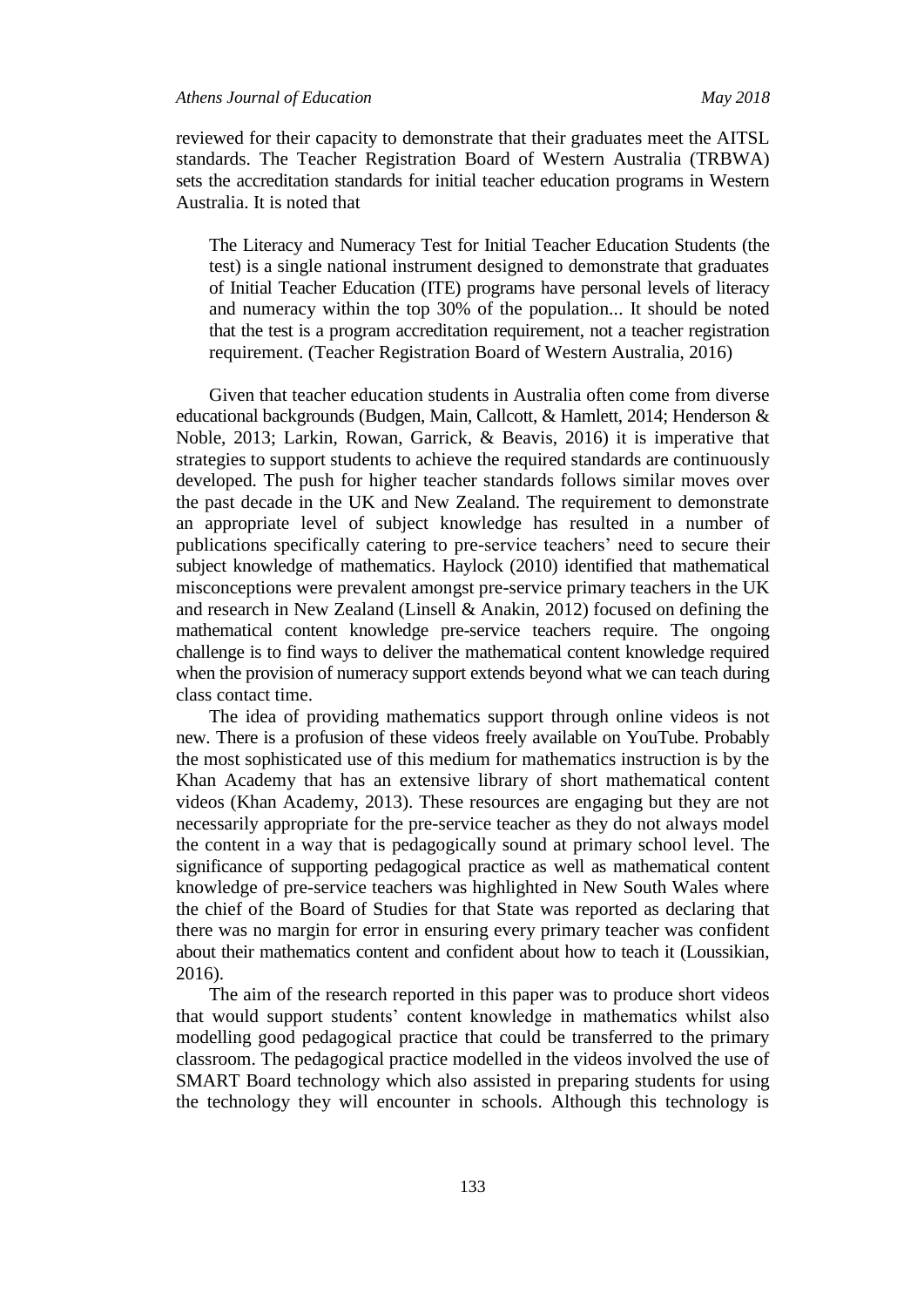widely available in schools, in many cases, teachers do not use it effectively (Glover, Miller, Averis, & Door, 2007). By using SMART Board technology to model good mathematical pedagogy, the intention was to also help to up-skill pre-service teachers in its effective use.

# **Methods**

Initially permission was obtained from the Human Research Ethics Committee to examine the de-identified examination scripts of a one cohort of first-year Bachelor of Education (Primary) students. In total, data were gathered from the papers of 471 students. Specific mathematical content knowledge assessed in the examination included place value, fractions, decimals, percentages, factors and multiples, primes and composites, number sequences, measurement (including estimation, rounding and conversions) and geometry (including shape, location and transformations). Questions included multiple choice items and short answer questions. Students were not permitted to use calculators, notes or textbooks (including mathematical dictionaries) in the examination. A research assistant was employed to record and classify both the number and types of mathematical errors made by students. Correct responses, errors and apparent misconceptions were recorded using an Excel spreadsheet for both multiple choice and short answer items.

The data obtained were then used to inform the design and development of a number of online numeracy support videos entitled "Maths Minutes". Priority in the production of these videos was given to concepts that were found to be most challenging to the first-year students and were fundamental to the primary mathematics curriculum. The videos included three on the topic of mental computation strategies, three about fraction concepts, and individual videos focusing on concepts such as order of operations, factors, decimal place value, and multiplying and dividing by powers of ten. Each video was no more than three minutes in length, with the mean being around two minutes in duration. In order to avoid confusion or information overload, care was taken to ensure that each video only addressed one concept.

Videos were created and recorded using SMART Notebook software (SMART Technologies, 2016), as a means of modelling the use of appropriate pedagogy while teaching mathematical content knowledge is being developed. SMART Notebook software was selected as SMART Board technology is widely available in schools and was available in selected venues at the authors' university. SMART Board technology also allows the user to create interactive and dynamic presentations that can be manipulated and recorded in real time.

A series of focus group interviews was conducted in a pilot study of the perceived effectiveness of the numeracy support videos. Four semi-structured interviews were conducted with approximately four students in each group. In order to elicit honest and valid feedback, the focus group interviews were moderated by an independent research assistant to ensure that students remained anonymous throughout the process. Initially students were asked to describe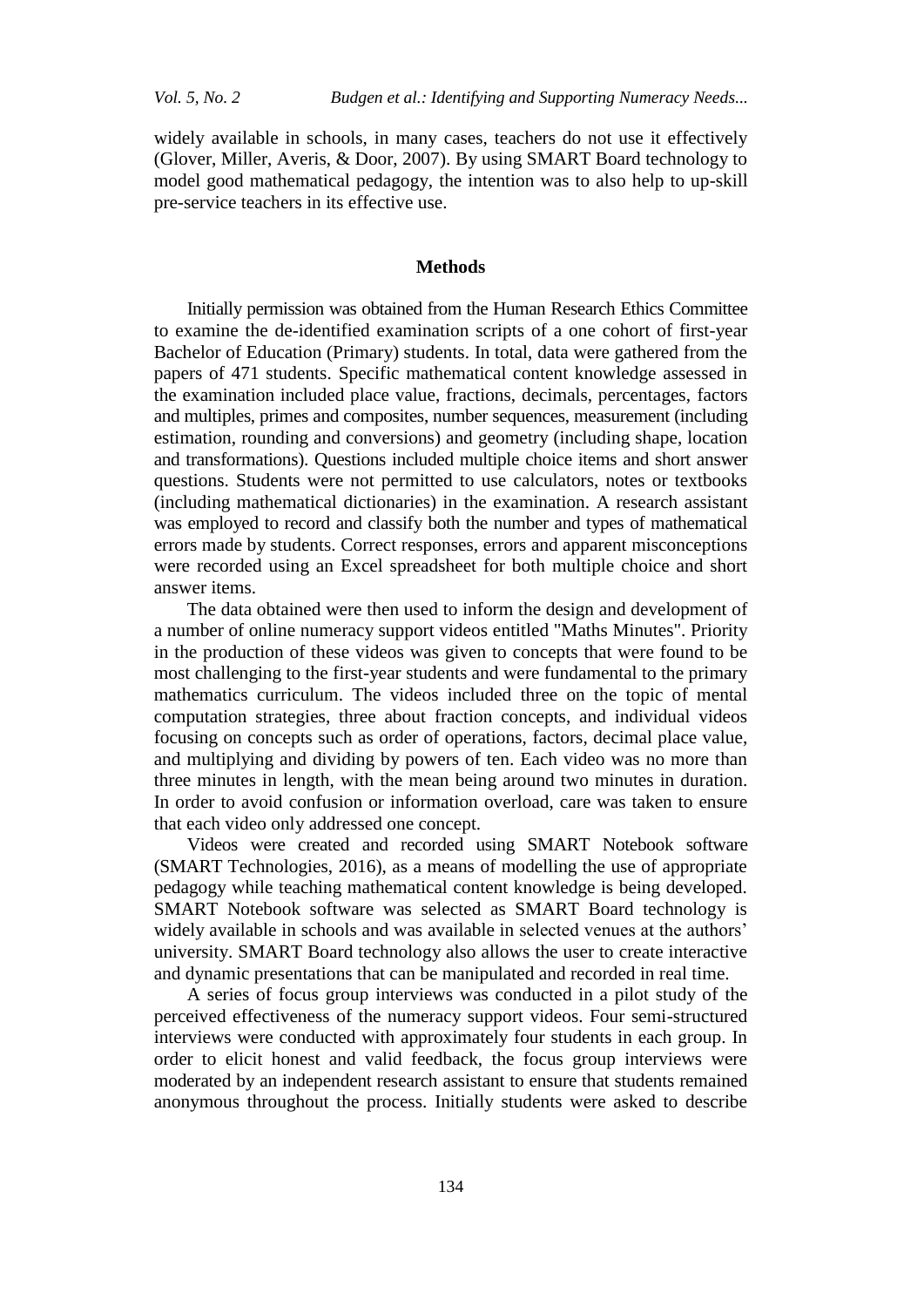their own experiences of learning mathematics. Students were then shown two of the numeracy support videos and asked to respond to each. Students were asked to suggest ways in which the numeracy support resources could be further developed and/or refined.

# **Data Analysis**

The initial phase of the project sought to identify the frequencies and types of mathematical errors made by first-year primary education students. Multiple choice item response data were recorded and analysed for all 471 students. Items received between 467 and 470 valid responses, with items that received multiple or no responses deemed invalid and excluded from subsequent analysis. Items were then ranked according to the proportion of the cohort that answered each item successfully. The short answer responses provided useful insight into students' thinking in relation to specific content areas, and revealed the need for additional numeracy support around fractions and mental calculation strategies in particular. Where possible, the predominant errors made by students were identified and classified by type, and illustrative examples provided for each category.

In the second phase of the project, student feedback was sought on the perceived efficacy of two sample online numeracy support videos through a series of focus group interviews. The focus group interviews were transcribed and the students' responses categorized using an interpretative approach (Gall, Gall, & Borg, 2006). In particular, students were asked to reflect on their experiences as a learner of mathematics, the perceived effectiveness of using video as a means of explaining mathematical concepts and providing numeracy support, and the potential application of numeracy support videos in the primary classroom.

#### **Results**

## **Phase One (Identification of Numeracy Support Needs)**

Analysis of the item response data for the multiple choice questions provided information about specific aspects of students' mathematical content knowledge. The percentage of correct responses for each of the items varied between 54% and 98%. Multiple choice items with the highest error rates are shown in Table 1. While students were not required to show how they had arrived at the answer to these questions, the distracter items often provided insights to students' methods. For example, in the question, "What is  $\frac{1}{7} + \frac{1}{7}$  ?", 21% of students gave

the answer  $\frac{2}{12}$ , a response that suggests the student probably added both numerators and both denominators.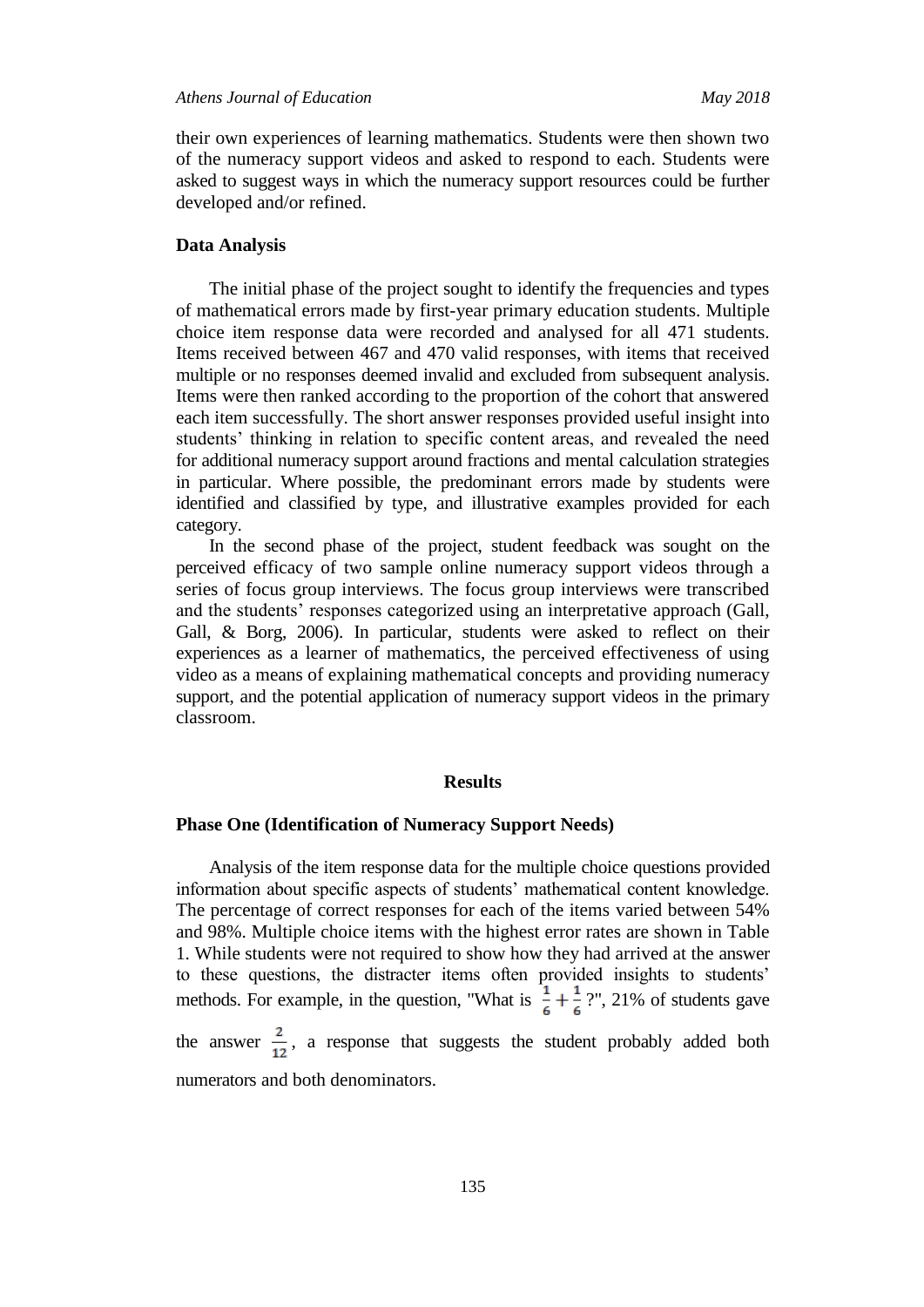| <b>Item</b>                                                                    | Error rate % |
|--------------------------------------------------------------------------------|--------------|
| Apply order of operations                                                      | 46           |
| Compare lengths measured in kilometres, metres,<br>centimetres and millimetres | 44           |
| Identify the number of lines of symmetry of a rectangle                        | 37           |
| Identify the prime factors of a number                                         | 36           |
| Calculate a percentage of an amount                                            | 33           |
| Convert a ratio to a fraction                                                  | 33           |
| Continue a number pattern                                                      | 32           |

*Table 1.* Multiple Choice Items with the Highest Error Rates (n=471)

Further insight into students' understanding of fraction concepts was revealed in their responses to a short answer question which required a step-by-step explanation of the process of adding two fractions with unrelated denominators. The steps involved in the calculation were: (1) determining a common denominator, (2) finding equivalent fractions with a common denominator, (3) adding the numerators to obtain an improper fraction, and (4) converting the result to a mixed number. 43% of students were unable to provide a complete explanation of the process (including the correct answer in simplified form).

The predominant misconception, held by 14% of students, was that the sum of two fractions may be found by adding the two numerators and adding the two denominators. An example is shown in Figure 1.

| Figure 1. Incorrectly Adding both Numerators and Denominators |  |
|---------------------------------------------------------------|--|
|---------------------------------------------------------------|--|

| æ                                           | to<br>a de c<br>$\mathcal{M}_{\mathcal{M}}$<br>gas.<br>Ev.<br><b>Class</b><br>A<br>Kalen.<br>C-SON<br>S<br>$\mathcal{P}_{\text{adv}}^{\text{new}}$ | common denominator<br>to final a common denon |
|---------------------------------------------|----------------------------------------------------------------------------------------------------------------------------------------------------|-----------------------------------------------|
| rden.<br>$\sigma_{\rm{crys}}^{\rm{gr},\pm}$ | $\mu\mu\nu\omega$<br><b>CARAGEMENTS</b>                                                                                                            |                                               |

A similar proportion of students (21%) demonstrated the same misunderstanding in the multiple choice questions. Other errors that were observed included: making a fraction by adding the numerators to the opposite denominators (see Figure 2); dividing the numerator and the opposite denominator by a common factor (see Figure 3); and inverting one fraction and multiplying rather than adding (see Figure 4). In the latter case it is inferred that the student has incorrectly generalised the procedure for division of fractions to addition.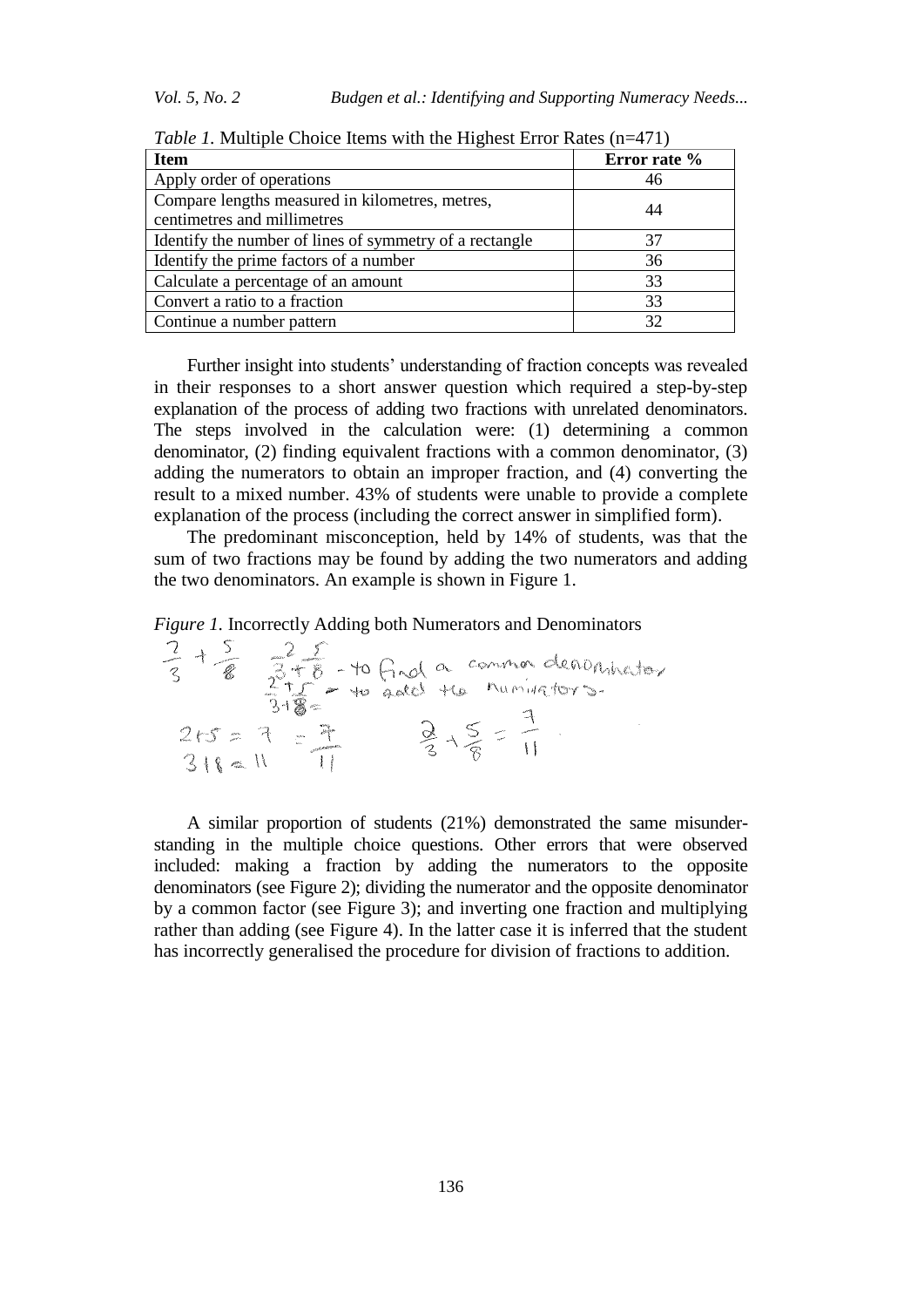*Figure 2.* Incorrectly Adding the Numerator and Opposite Denominator



*Figure 3.* Incorrectly Dividing Numerator and Opposite Denominator by a Common Factor  $1011$ 

$$
=\frac{2}{3}+\frac{5}{8}
$$
  $sin^{2}2$   $tan(2^{2}log)$   $cot^{2}2^{2}$   $cos^{2}2$   $cos^{2}2$   $cos^{2}2$   $cos^{2}2$   $cos^{2}2$   $cos^{2}2$   $cos^{2}2$   $cos^{2}2$   $cos^{2}2$   $cos^{2}2$   $cos^{2}2$   $cos^{2}2$   $cos^{2}2$   $cos^{2}2$   $cos^{2}2$   $cos^{2}2$   $cos^{2}2$   $cos^{2}2$   $cos^{2}2$   $cos^{2}2$   $cos^{2}2$   $cos^{2}2$   $cos^{2}2$   $cos^{2}2$   $cos^{2}2$   $cos^{2}2$   $cos^{2}2$   $cos^{2}2$   $cos^{2}2$   $cos^{2}2$   $cos^{2}2$   $cos^{2}2$   $cos^{2}2$   $cos^{2}2$   $cos^{2}2$   $cos^{2}2$   $cos^{2}2$   $cos^{2}2$   $cos^{2}2$   $cos^{2}2$   $cos^{2}2$   $cos^{2}2$   $cos^{2}2$   $cos^{2}2$   $cos^{2}2$   $cos^{2}2$   $cos^{2}2$   $cos^{2}2$   $cos^{2}2$   $cos^{2}2$   $cos^{2}2$   $cos^{2}2$   $cos^{2}2$   $cos^{2}2$   $cos^{2}2$   $cos^{2}2$   $cos^{2}2$   $cos^{2}2$   $cos^{2}2$   $cos^{2}2$   $cos^{2}2$   $cos^{2}2$   $cos^{2}2$   $cos^{2}2$  

*Figure 4.* Incorrectly Inverting and Multiplying

$$
\frac{2}{3} + \frac{5}{8} = \frac{2}{3} \times \frac{8}{5} = \frac{16}{15}
$$

$$
= 1\frac{1}{15}
$$

Misconceptions about operations with fractions also extended to multiplication. Students were required to draw a diagram to illustrate the calculation  $\frac{1}{3} \times \frac{1}{4}$  and provide the answer. Although 36% of students calculated the answer correctly, many of them provided diagrams that were unhelpful in explaining the concept of the question as shown in Figure 5. Of particular concern was that 77% of students were unable to answer the question correctly and produce a diagram that accurately illustrated the process.

*Figure 5.* Correct Answer with Unhelpful Diagram



This item also revealed a number of predominant alternative conceptions, the most common being to change the fractions to have common denominators, and then multiplying the numerators, keeping the denominators constant (see Figure 6).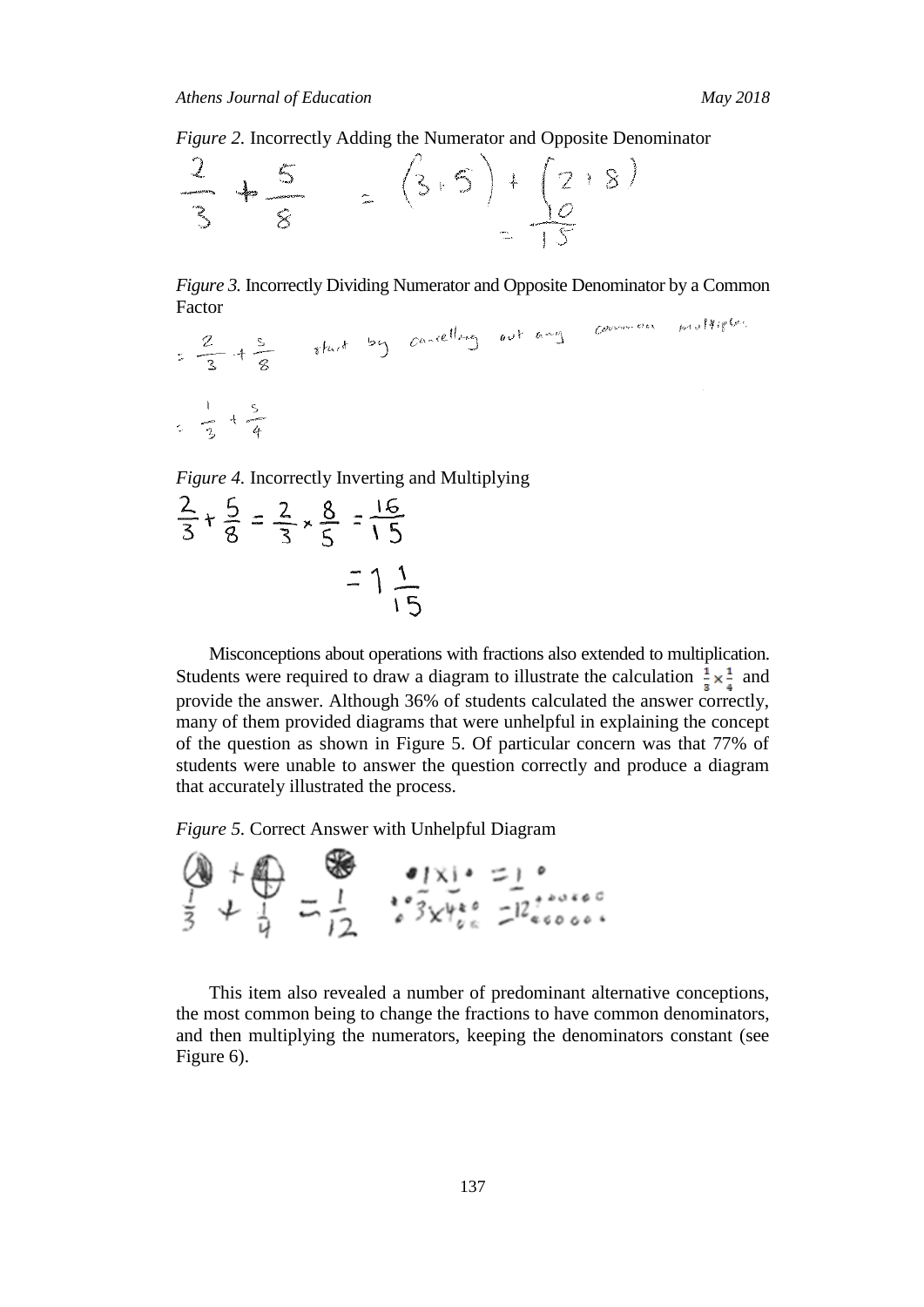*Figure 6.* Creating a Common Denominator, and Then Multiplying the Numerators



Other students cross multiplied (see Figure 7); converted the fractions to have common denominators and then added the numerators (see Figure 8); added the numerators and added the denominators (see Figure 9); and some students appeared to realize that their strategy was incorrect but did not know how to proceed (see Figure 10).





*Figure 8.* Converting to Have Common Denominators Then Adding the Numerators



*Figure 9.* Adding the Numerators and Adding the Denominators

$$
\frac{1}{3} \times \frac{1}{4} = \frac{181 \text{ and } 341}{\text{one plus one and 3 plus 4}}
$$
  
= 2 = 7  
=  $\frac{2}{7}$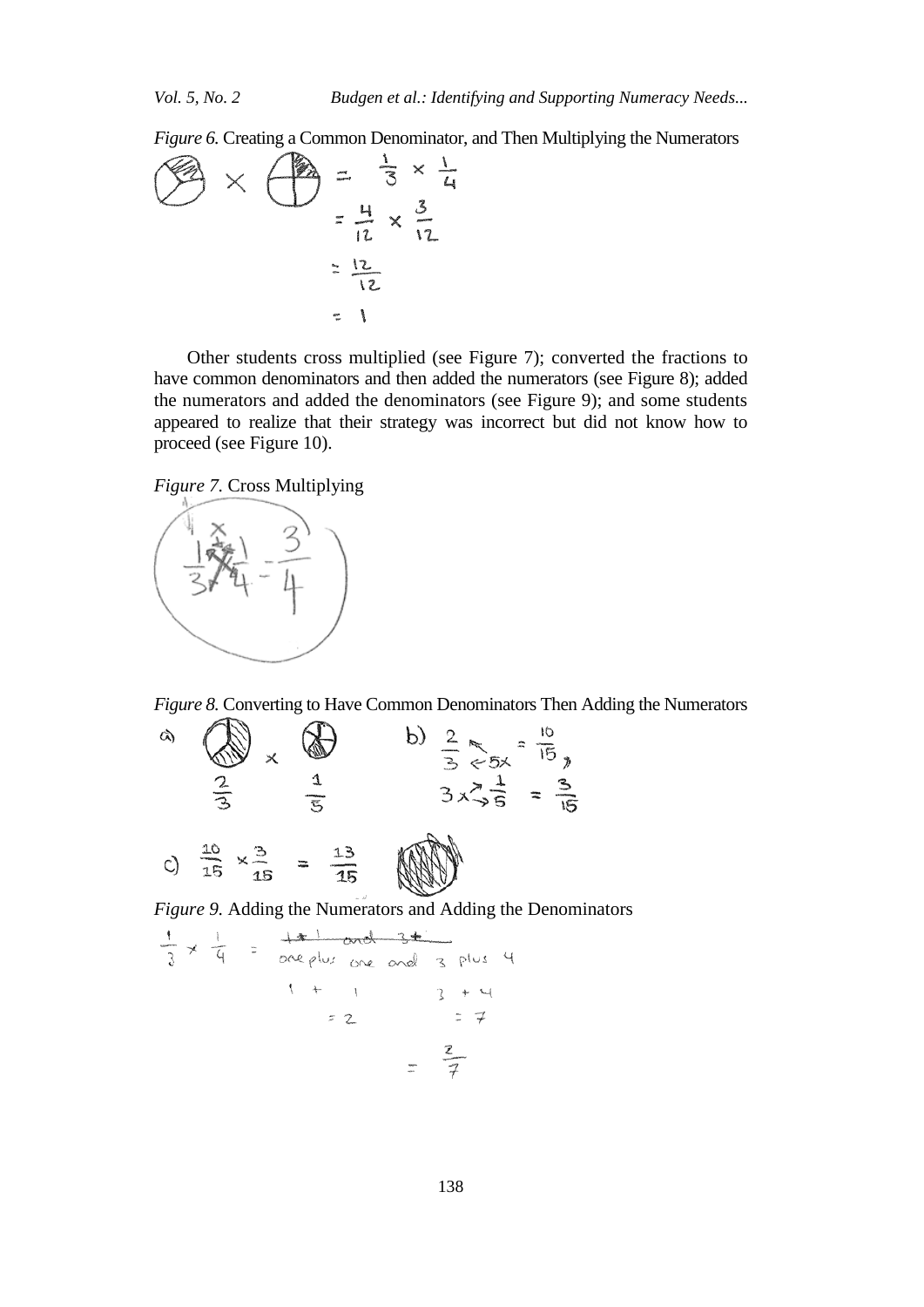*Figure 10.* Incorrect Strategy and Unable to Proceed



Difficulties with fractions was not the only problem area for students, as revealed by the short answer questions. Items with the highest error rates are show in Table 2.

*Table 2.* Short Answer Items with the Highest Error Rates

| <b>Item</b>                                            | Error rate % |
|--------------------------------------------------------|--------------|
| Describe three different mental computation strategies |              |
| Estimate a square root                                 | 69           |
| Multiply two fractions                                 | 64           |
| Continue a number pattern                              | 47           |
| Use of the distributive property                       | 46           |
| Add two fractions with unlike denominators             | 43           |
| Compare rational numbers                               | 43           |

The combined data from the multiple choice and short-answer questions revealed concepts that were not well-understood by first year students. The data provide insights into incomplete understandings and misconceptions that would limit the ability of some students to progress in their pre-service teacher training. The data also reveal that, for many students, the explanation of how to carry out the computation was the most challenging aspect of the task.

#### **Phase Two (Pilot Study of Numeracy Support Videos)**

A series of nine numeracy support videos entitled "Maths Minutes" was developed in response to the concepts that were identified as most challenging for first year students in the initial phase of this study. Given the significance of developing fraction concepts in the primary curriculum, it was decided to spotlight two of the fraction videos during the focus group interviews. Students were initially asked to reflect on their own experiences of learning mathematics then, after viewing the videos, to consider the perceived effectiveness of the videos as a means of explaining the concept, the value of the video as a means of student support, and potential for use in the primary classroom.

The results of the focus group interviews revealed considerable variation in students' own experiences of mathematics at school. Some students described their experience as varied and fun, as the following comment illustrates: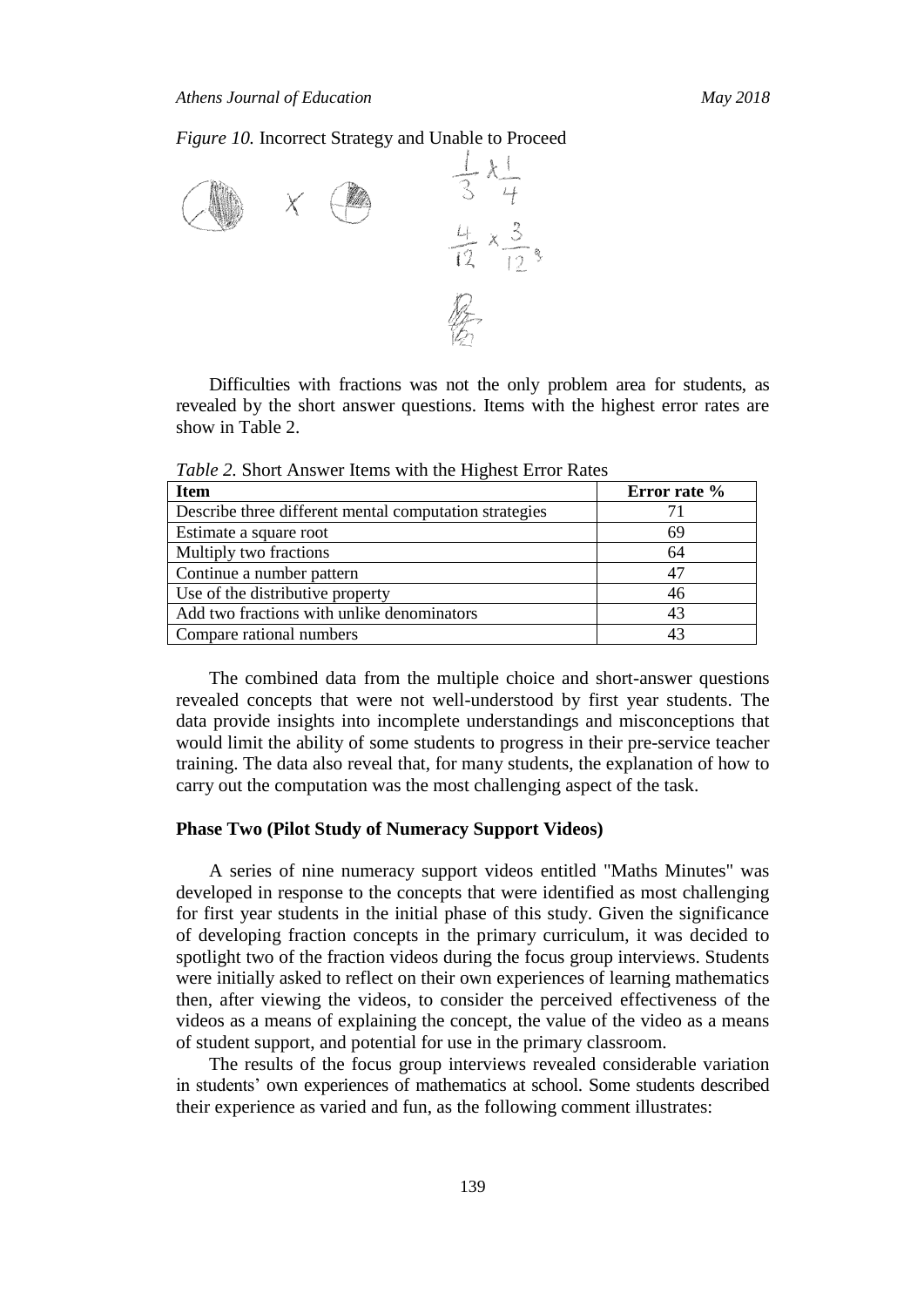"[My year four teacher] made it fun. She always made it into games. Most of our maths stuff was made into games and we did a lot of hands-on stuff as well. She would use toys and that to - we would do a maths activity but we would do a lot of our sums using toys, and then we would have a small activity worksheet. So it wasn't all sitting at a desk and just writing what you're writing."

Other students agreed that hands-on learning can provide enjoyable and memorable kinaesthetic learning experiences:

"I remember the cardboard counters. I thought they were - whatever it was about them, they were a lot of fun, especially with multiplication, because I can still remember learning multiplication using the counters and then from there we went up to the times tables in year three, and we got drilled as well."

In contrast, many students' strongest recollections of mathematics lessons were of rote learning and a lack of teacher support. One student described their experience as particularly teacher-centred:

"*…*it [Mathematics] was bad. It was pretty teacher-centred when I grew up, so I don't get much to do – there's not really activities or anything going on. It was just about practice and practice".

This repetitive aspect resonated with a number of other students, as the following comment reveals:

"A lot of repetitive drills … Just lots and lots of practicing, going through algorithms, doing sums and sums and sums."

Another student described their teacher as reluctant to help, which compromised the effectiveness of the learning environment:

"If you didn't understand it the teacher wasn't really willing to help you, because she had too many kids in the class. It was more like figure it out in your own time. I ended up doing those Excel books at home."

Figure 11 shows a screenshot from the online numeracy support video that introduces the "Fraction Concept". This video is approximately 2.5 minutes in length. In the video, animation and highlighting has been used to draw students' attention to specific parts of the screen at various times. The video introduces the fraction symbol, mixed numbers and improper fractions, and equivalent fractions.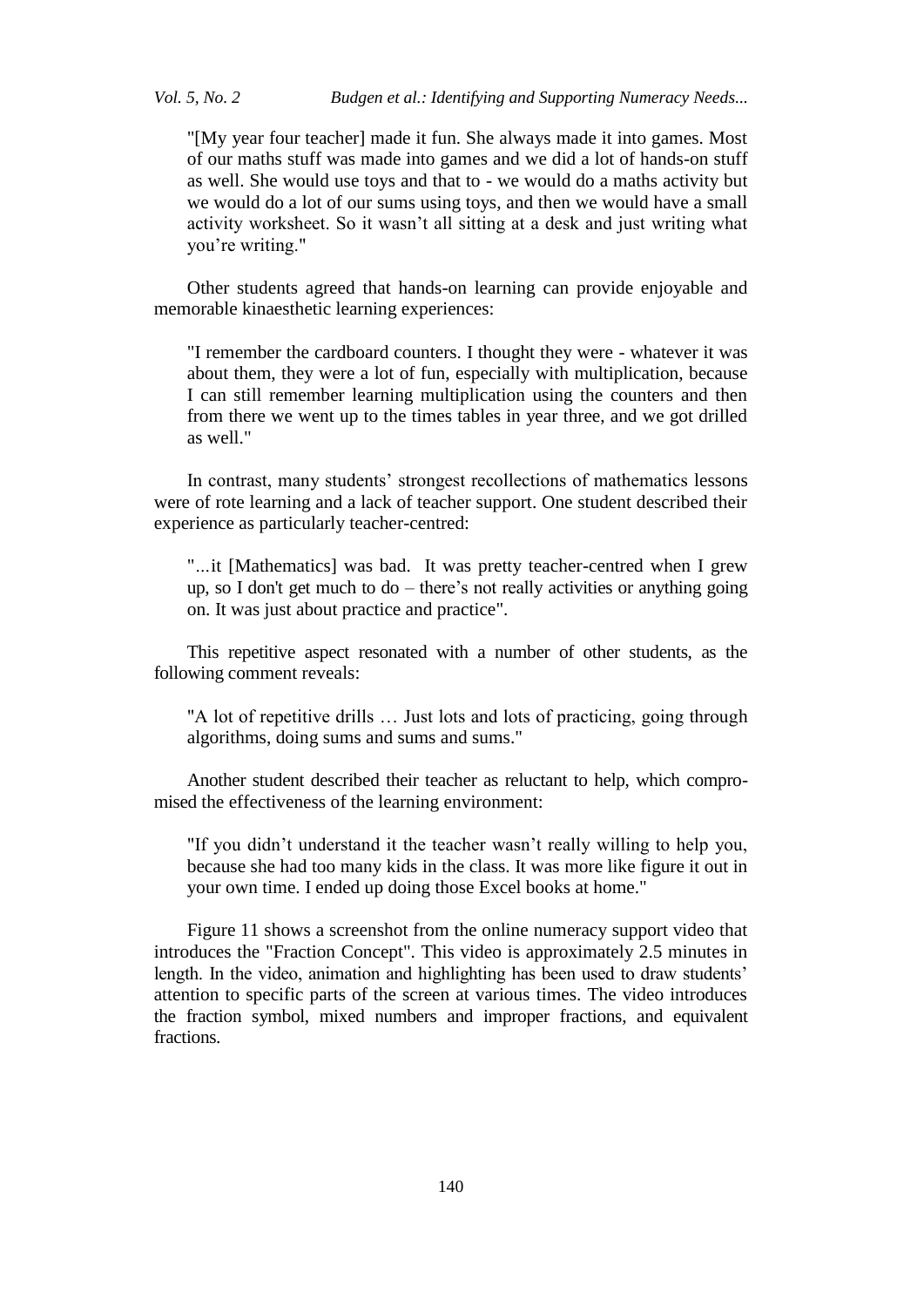*Figure 11.* Screenshot from the Fraction Concept Online Numeracy Support Video

| <b>Edith Cowan University</b><br>School of Education                                                                                                 | 中中…同。                                                                                             |  |  |  |  |
|------------------------------------------------------------------------------------------------------------------------------------------------------|---------------------------------------------------------------------------------------------------|--|--|--|--|
| Terminology                                                                                                                                          |                                                                                                   |  |  |  |  |
| Fractions consist of a top number (the <b>numerator</b> ), a bottom number<br>(the <b>denominator</b> ) and the fraction bar (the <b>vinculum</b> ). |                                                                                                   |  |  |  |  |
|                                                                                                                                                      | numerator<br>(number of pieces we have)<br>fraction bar or vinculum<br>(also represents division) |  |  |  |  |
| denominator<br>(how many equal pieces)                                                                                                               |                                                                                                   |  |  |  |  |
|                                                                                                                                                      | <b>Casca Pass</b>                                                                                 |  |  |  |  |

After watching the video, students were asked to comment on the usefulness of the resource. Students felt that the use of video allowed the concept to be illustrated in a very visual manner, as the following interaction suggests. Students also commented on the use of language.

Student 1: I've never seen the improper fraction shown as parts before. Student 2: Yeah, it's just the number. Facilitator: So did you think that those parts were helpful? Student 1: Yes. Student 2: It's a lot more helpful. It helps you visualize what the improper fraction actually is. I remember we were given one, it was a really big one, and I just didn't know how to split it because I couldn't visualise it. Facilitator: Okay, cool. Do you think the language was okay? Student 1: Yeah, simple. Student 2: It was clear, concise. Student 3: I reckon a Year 5 child would understand that. Facilitator: That's going to be my next thing. Do you see that this would be a helpful resource for you during your study? [Unanimous agreement]

In addition to their potential as a resource for their personal study, it appears that students would also consider online numeracy support resources as a teaching resource. Students from another focus group interview commented:

Student 1: It's concise, it's purposeful, it's got the vocabulary in it and the terminology that I don't necessarily have off the top of my head. Yeah, perfect.

Student 2: The same for me.

Facilitator: So would you use them to assist your teaching?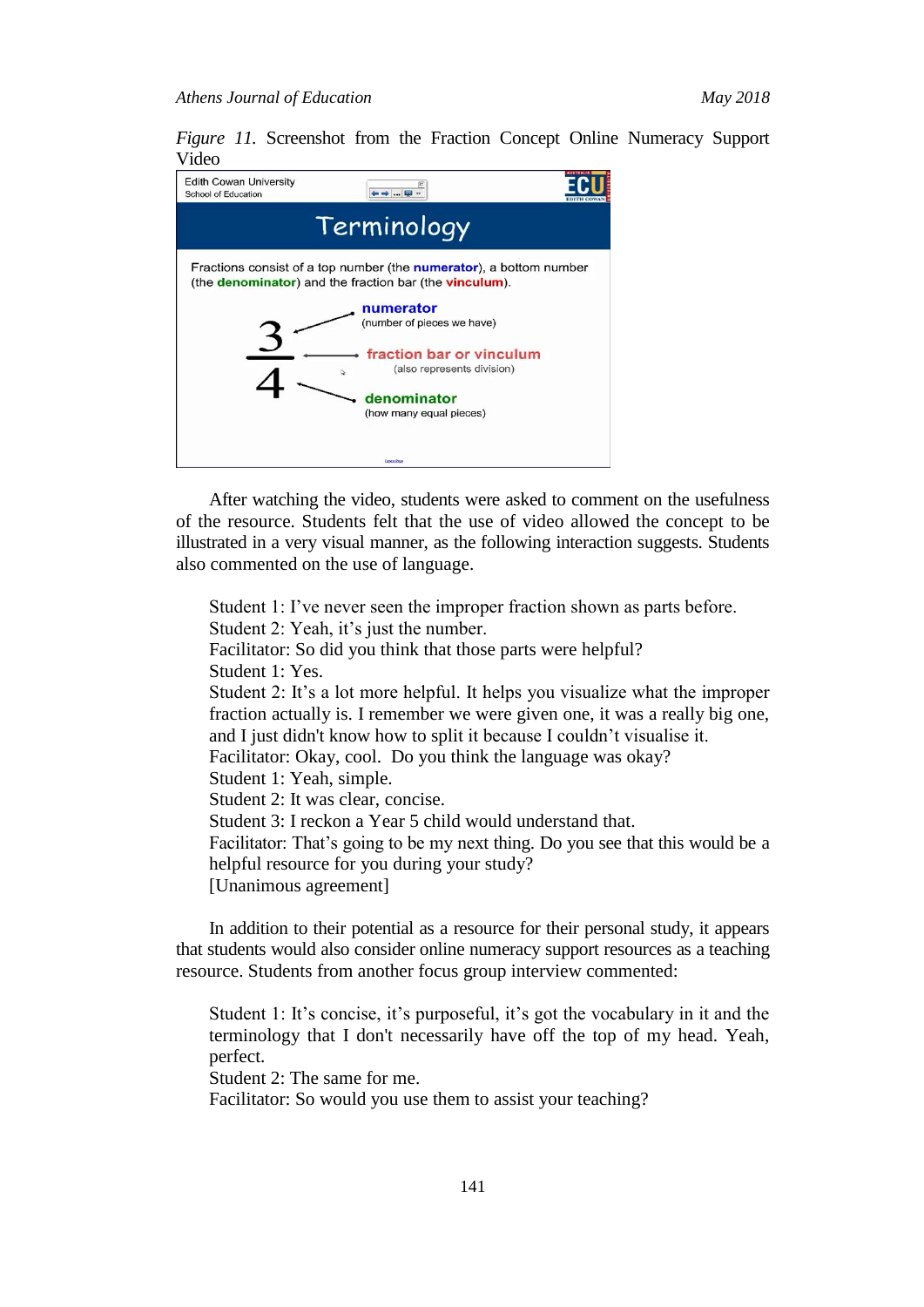Student 2: Absolutely. Student 1: Yeah. Student 2: I would probably be modelling that very closely because I'm about to do fractions in my year two class… but absolutely. I will be going back to these. Facilitator: Is it something that you could imagine even showing students yourselves? Student 1: Yes. Student 2: Definitely.

Students also commented that the length of the sample videos were "about right", although in some cases requested that the speed of the accompanying narration be reduced. Students unanimously agreed that each video should be restricted to a single topic. All of the students agreed that online video was an effective means of providing numeracy support, citing reasons such as continued availability, ease of access, the ability to watch the video several times and the combination of both audio and visual stimuli. Nevertheless, students felt strongly that video should not be the sole avenue of providing support.

Facilitator: Now that you've watched a couple of videos, what do you think about having online support with videos like this?

Student 1: I'd like it, but I wouldn't solely rely on it. I still do like the faceto-face, like asking a question and getting an answer… If you have a very specific question that the video doesn't answer, I wouldn't rely just on the online help. I'd like to be able to go somewhere and talk to someone.

Student 2: Yeah, I like the videos but personally for me for example, I did my Diploma of Children's Services off campus, and I was given online resources and booklets to fill out. I still found that I needed the face-to-face contact because the video still wouldn't explain things that I didn't know.

#### **Discussion**

The present study sought to identify areas of need for numeracy support amongst first-year primary education students. The analysis of 471 examination scripts revealed a clear need for additional numeracy support in a number of specific areas including, but not limited to, mental computation strategies and fractions. This aligns with the results of recent research, that has raised concerns about the level of content and pedagogical knowledge amongst mathematics teachers in Western Australia [\(Hackling, Murcia, West, & Anderson, 2014](#page-13-1)).

The results of the analysis also reveal that, for many students, explaining mathematical procedures or drawing a diagram to illustrate how to carry out the computation were the most challenging aspects of the task. Since the teacher is among the most significant predictors of student learning (Hattie, 2012), it is vital that teachers have the ability to explain and illustrate mathematical concepts. In 2012, Australia's Chief Scientist argued that teachers should have the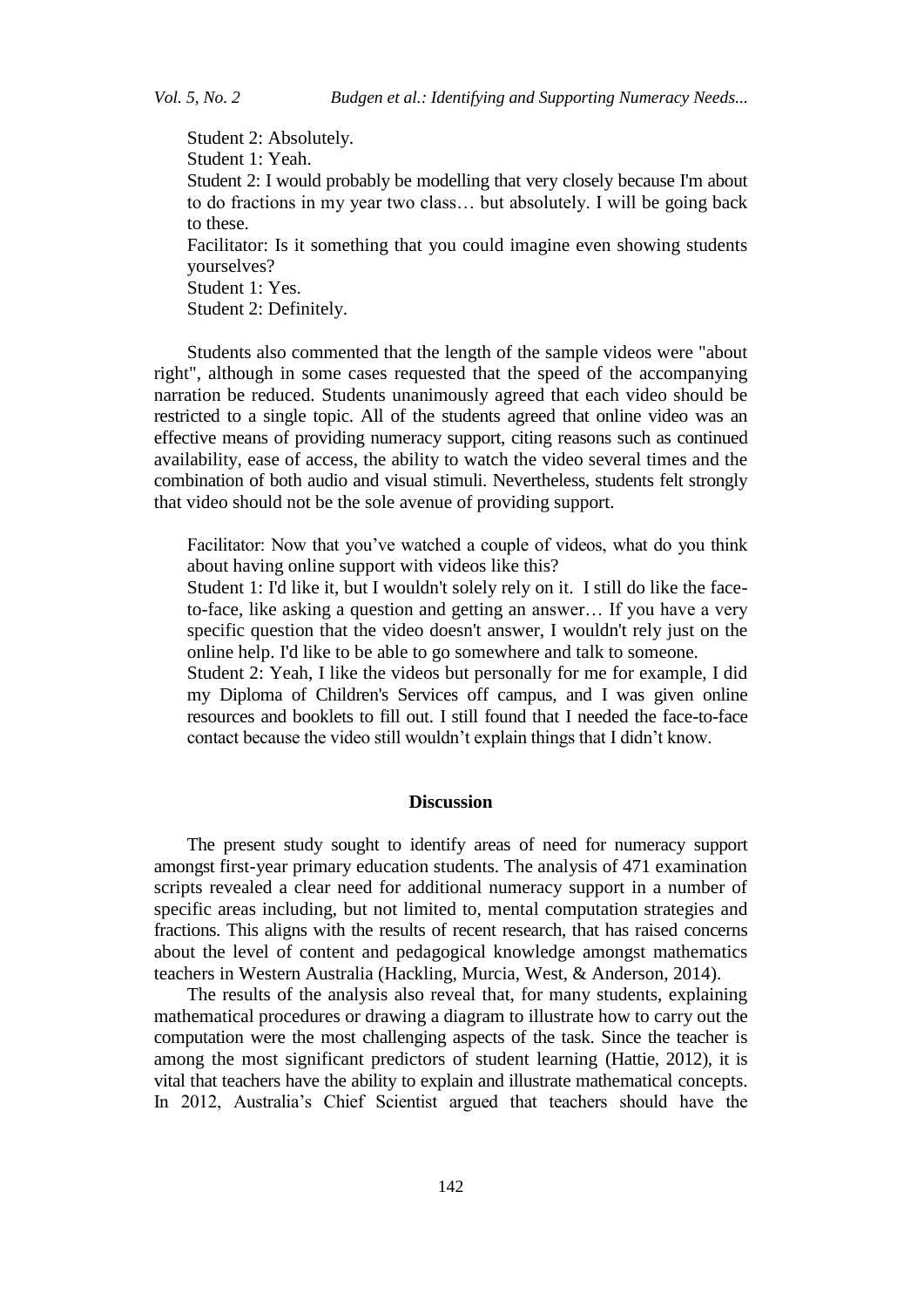"knowledge and confidence to present the curriculum imaginatively" (Office of the Chief Scientist, 2012, p. 20).

Here it is argued that technology should be used as a supplement to effective teaching and not as its replacement. As Salman Khan argues, it is somewhat ironic that technology can be used as a means by which we can "humanise" the classroom (Khan Academy, 2013). The online numeracy support videos described here were created entirely by the members of the university's mathematics education team, who between them have considerable teaching experience at primary, secondary and tertiary levels. Other than a modest skill level developed in the course of their teaching, it should be acknowledged that none of the team members have received any formal training in the use of interactive whiteboards, instructional design, or video editing software. Furthermore, the online numeracy resources were developed without the aid of funding or specialist equipment (other than the SMART Board itself). Future research will look at ways in which the perceived and actual effectiveness of numeracy support resources can be improved by partnering with professionals with specialist expertise in these areas.

Developing resources that focus on well-documented areas of difficulty allows support to be targeted in ways that makes efficient use of limited instructional time and resources. Students who are absent from class, or those who are reluctant to ask questions in a face-to-face situation, can still access support online. Making resources available online ensures that they can be accessed across a range of devices and in a range of locations (including regional and remote settings). In cases where bandwidth is insufficient for videos to be streamed "live" then they can be downloaded for use at a later time.

The focus group interviews revealed that students responded favorably to the online numeracy support videos. The majority of students commented that they would use these resources to develop their own mathematical content knowledge and skills. Students also stated that the videos could be used as a model on which to base their own teaching of specific mathematical concepts. A few students suggested that they could modify and adapt the resources as appropriate in different teaching contexts. We propose then that numeracy support videos can be used on at least three levels, as a means of: (1) teaching/ learning particular mathematical concepts, (2) teaching/learning traditional mathematical pedagogies, and (3) contributing to the development of new mathematical pedagogies.

## **Conclusion**

Over the course of this study it has become apparent that "emerging" technologies such as the iPad have the potential to complement and perhaps, ultimately, supersede interactive whiteboards in many educational settings. Initially the proliferation of mobile computers was met with concerns that these devices lacked the capability or flexibility to be used effectively in a classroom environment. Increasingly teachers and students have access to tools that allow them to create and not simply consume digital content that can greatly enhance